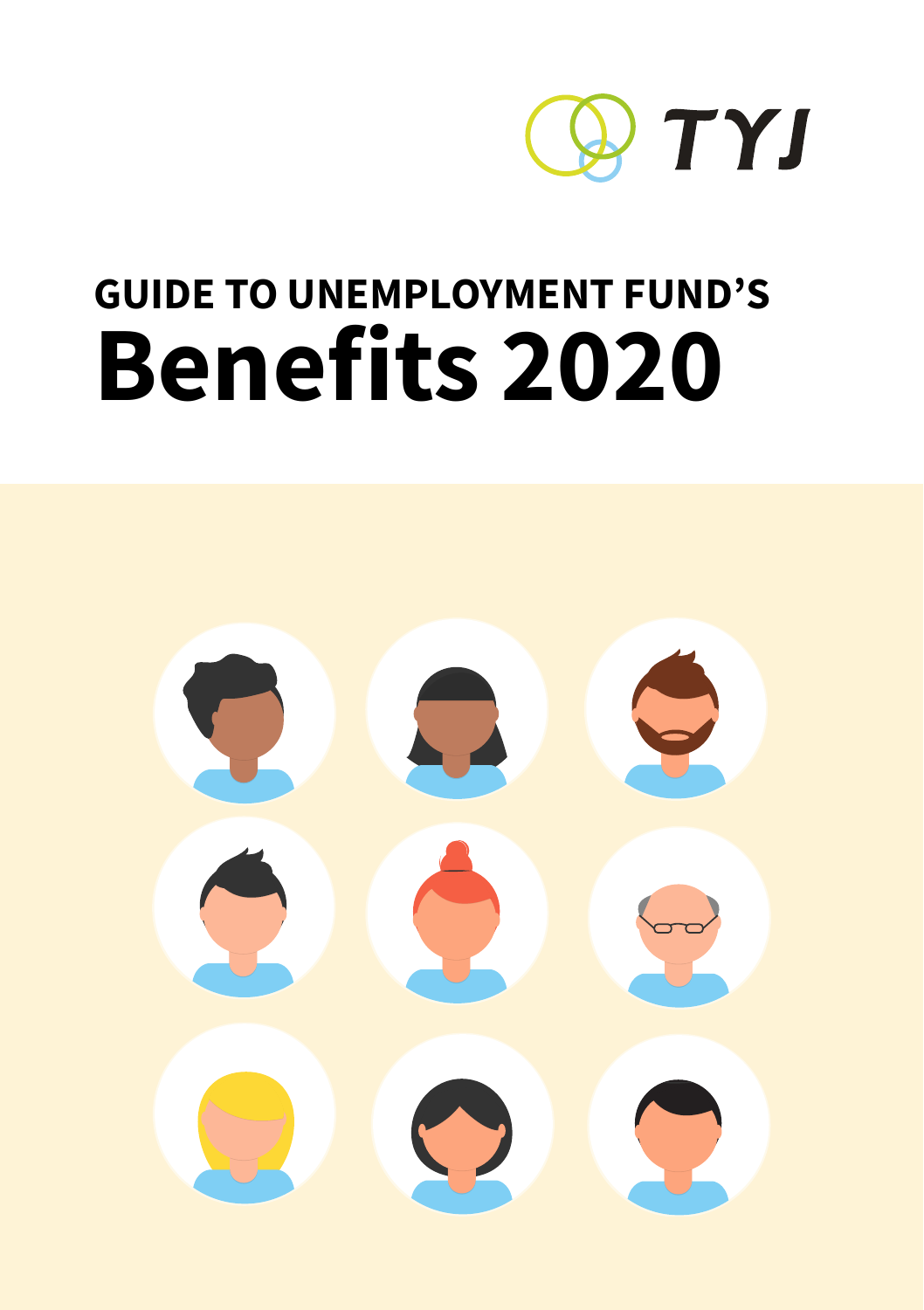# **Guide to benefits 2020**

This Guide to Benefits, published by the Federation of Unemployment Funds in Finland (TYJ), provides information about the benefits paid by the unemployment funds: earnings-related allowance paid to the unemployed, job alternation compensation for those taking job alternation leave and mobility allowance that compensates expenses caused by travelling to work or moving.

For detailed information about these benefits, visit TYJ's website at www.tyj.fi.

If you have questions about your personal situation, please contact your own unemployment fund. Contact details for unemployment funds can be found at the end of this Guide.

Please note that TYJ does not process benefit claims. Send your benefit claim with attachments to your own unemployment fund. The easiest way to claim benefits is to use your fund's e-services.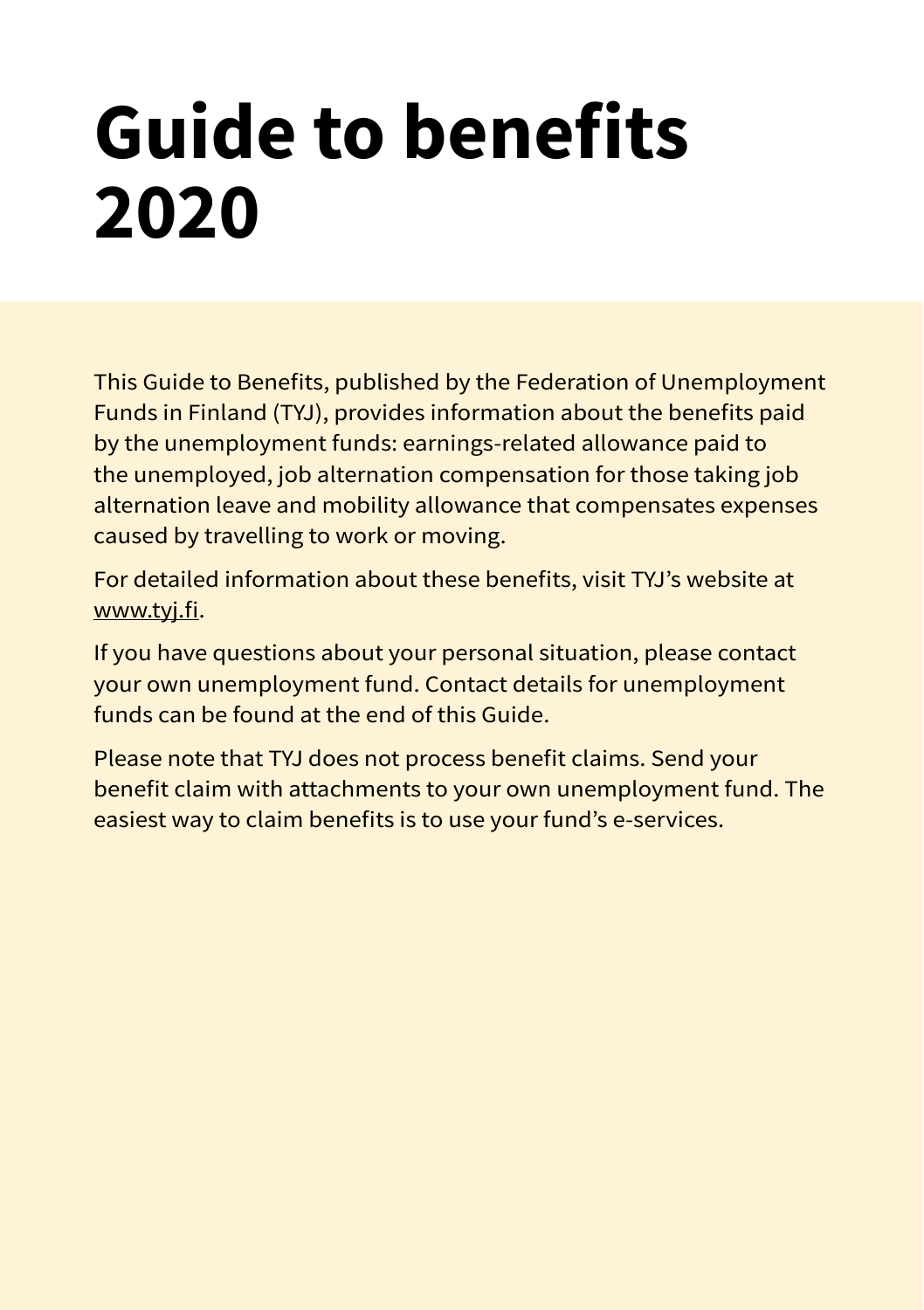# **Contents**

| <b>Membership in a fund</b>                | 4                       |
|--------------------------------------------|-------------------------|
| <b>Conditions for claiming allowance</b>   | 5                       |
| <b>Temporary restrictions</b>              | $\overline{\mathbf{r}}$ |
| The amount of allowance                    | 8                       |
| <b>Maximum payment period</b>              | 10                      |
| <b>Working on the allowance</b>            | 11                      |
| <b>Temporary lay-offs</b>                  | 13                      |
| <b>Services promoting employment</b>       | 14                      |
| <b>Social benefits</b>                     | 15                      |
| <b>Allowance for the self-employed</b>     | 16                      |
| <b>Claiming allowance</b>                  | 18                      |
| <b>Mobility allowance</b>                  | 20                      |
| Job alternation compensation               | 21                      |
| <b>Contact information</b>                 | 22                      |
| <b>Table of earnings-related allowance</b> | 24                      |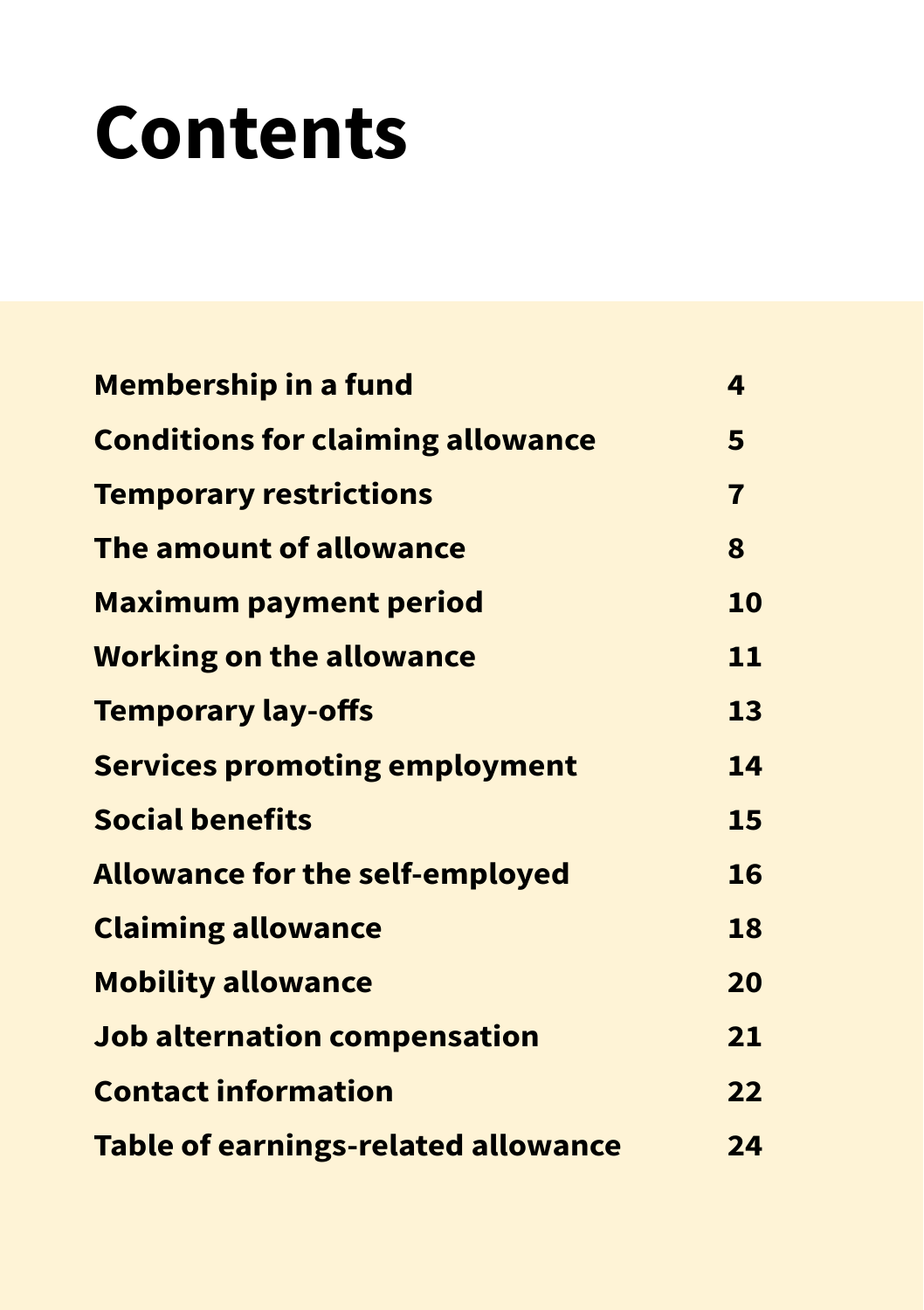## <span id="page-3-0"></span>**Membership in a fund**

By joining an unemployment fund you are eligible for an earningsrelated allowance based on your salary level. You can join an unemployment fund when you are employed or self-employed.

You can estimate the amount of your earnings-related allowance by using the table included at the end of this Guide or by using the allowance calculator at www.tyj.fi.

It is a good idea to join an unemployment fund even if you are still a student. This way you can accumulate the right to earnings-related allowance before you graduate and receive earning allowance if you do not get a job immediately after graduation.

If you switch your unemployment fund within a month, you can transfer any previous periods of membership and employment to your new fund.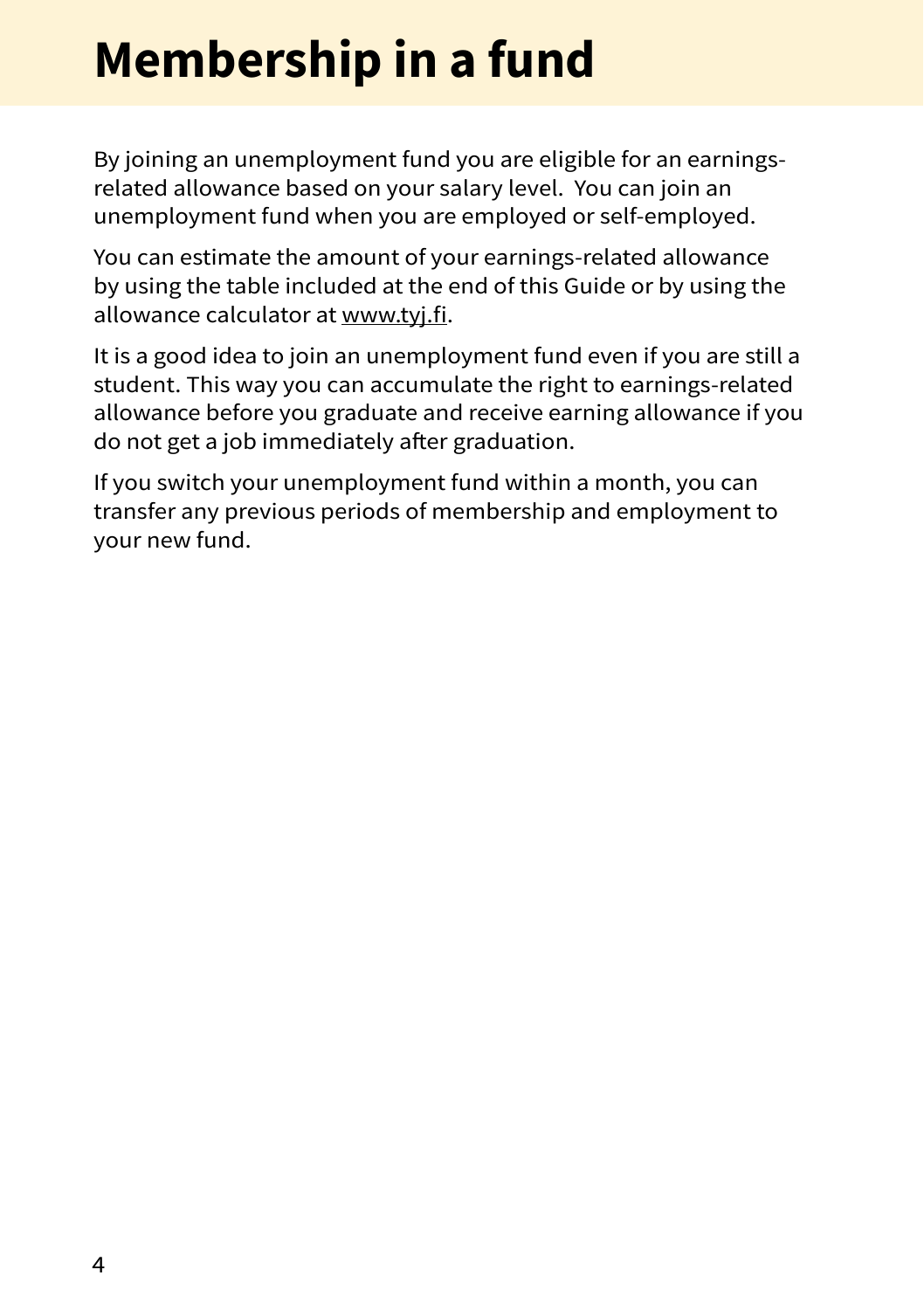## <span id="page-4-0"></span>**Conditions for claiming allowance**

You can get earnings-related allowance from a fund if:

- you are unemployed in part or in full (for example in a part-time job or temporarily laid-off)
- you seek full-time employment and have registered as an unemployed job seeker with the Employment and Economic Development Office (TE Office);
- you are a member of an unemployment fund;
- you have worked for 26 weeks (about 6 months) during your fund membership.

Register as a job-seeker via the TE Office's online service as soon as you become unemployed. Registration is valid immediately, but cannot be applied retrospectively to, for example, the previous day. Earnings-related allowance can only be paid during days in which you are registered at the TE Office.

## **Six months' work history is enough**

Working 26 weeks is required for the payment of earnings-related allowance. In other words, you can receive earnings-related if you have worked for a minimum of 6 months.

Here, a working week refers to any calendar week in which you have done at least 18 hours of work. The wages received must also be in line with the collective agreement. If the employment sector you work in does not have a collective agreement in place, your pay for full-time work must have been at least EUR 1,236 per month.

The work you have done does not need to have been completed in a single period. Working weeks from the previous 2 years and 4 months may be included in the calculations. If you have been for example studying, sick, in the army, in civilian service, on job alternation leave, or been the primary carer of a child aged 3 years or younger, such periods will extend the period considered. The maximum time period that can be included in the calculations consists of working weeks from the previous 9 years and 4 months.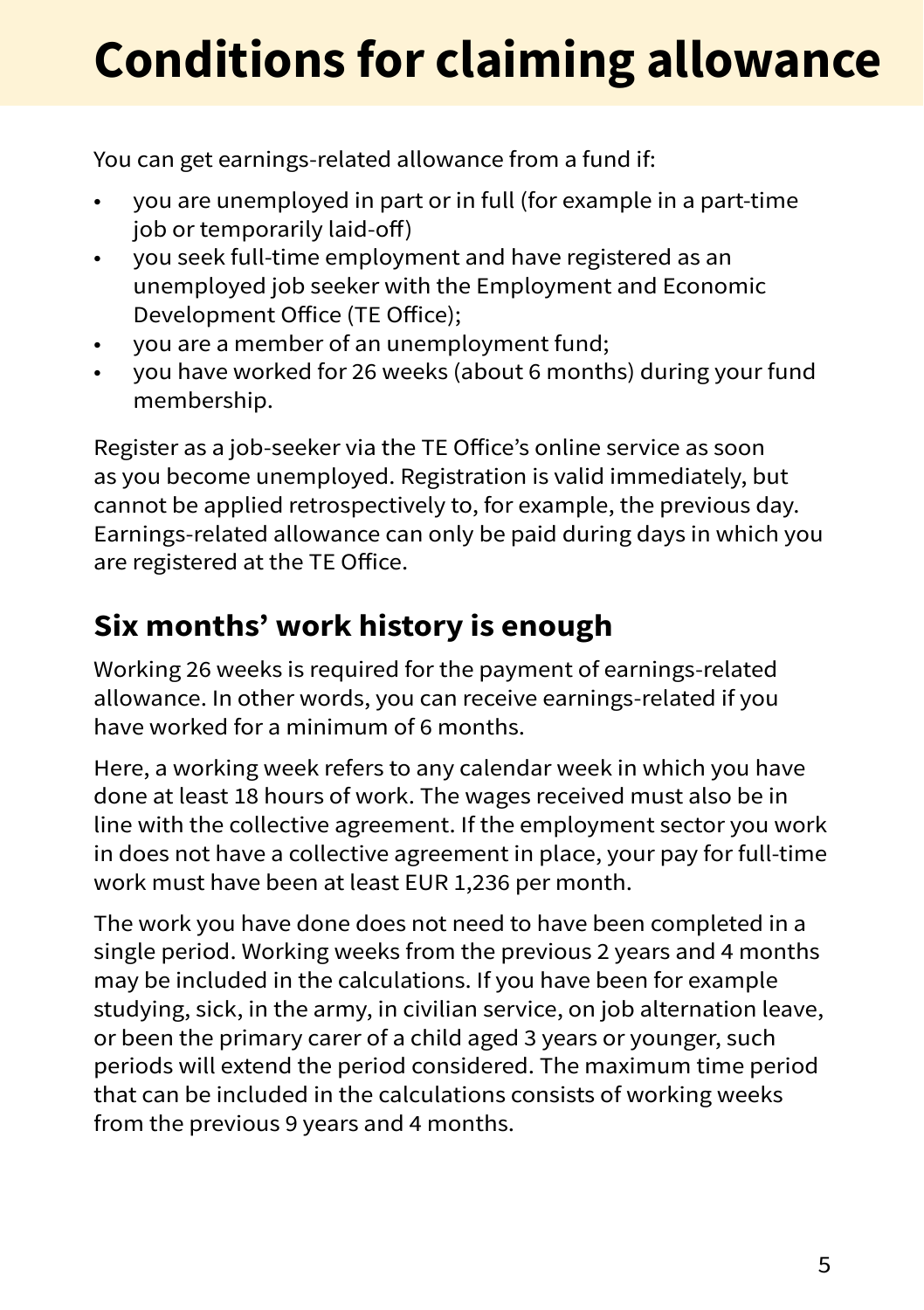### **TE Office will examine if you are in the labour market**

If you have a business or studies or have resigned from your job, TE Office will decide how these things affect your right to allowance. If you study full-time or work full-time in your own business, you can not claim allowance. If you have resigned, this may result in a suspension period during which you can not claim allowance.

You may lose your right to earnings-related allowance (temporarily or permanently) if you do not maintain your status as a job-seeker with the TE Office or comply with their instructions. This means, for example, keeping your employment plan up-to-date, attending any necessary appointments and meetings, and participating in the various services arranged by the TE Office. For more information on your obligations relating to the TE Office, please visit the TE Office's online service.

If you are out of the labour market (i.e. you are not employed or registered as a job-seeker with the TE office) for more than six months without an acceptable reason, the requirement relating to 26 working weeks will expire. This means that you can only receive allowance once you have worked for another 26 weeks. Acceptable reasons include, for example, studies, military service, civil service, illness, or caring for a child under 3 years old.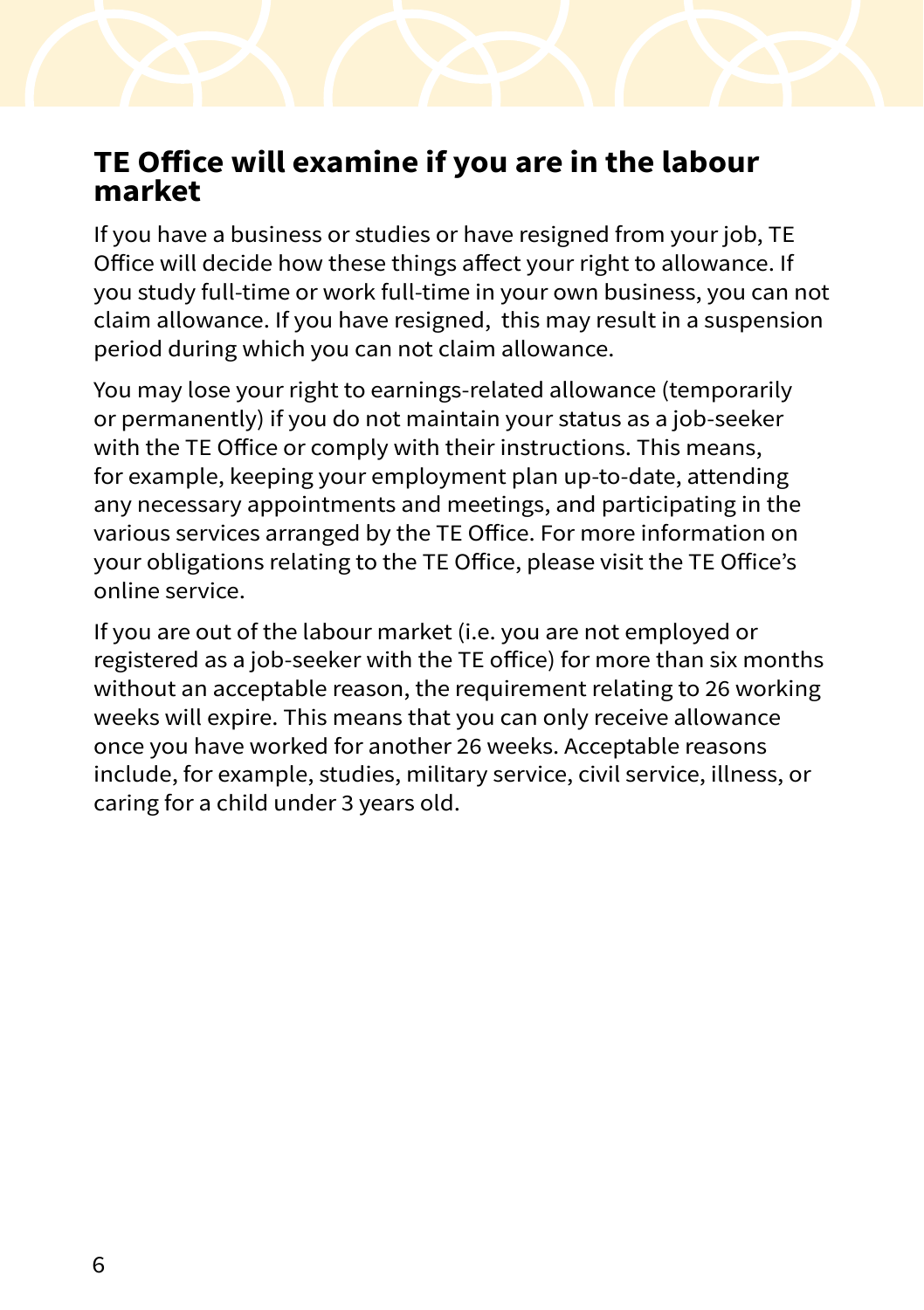## <span id="page-6-0"></span>**Temporary restrictions**

In the beginning of unemployment there is a waiting period during which you can not claim allowance. In addition to this, financial benefits related to the termination of employment or a suspension period resulting from resigning from your job can delay your right to allowance.

The periods during which you cannot claim the allowance due to receiving financial benefits (deferral periods) or due to leaving your employment (suspension periods) may overlap, but your fiveday waiting period will begin only after any possible deferral or suspension periods.

## **5-day waiting period**

Waiting period lasts 5 weekdays (Mon-Fri) and you can not claim allowance during the waiting period. If you are partially employed, your waiting period only accumulates when you are not working. In this case, the waiting period must accrue within eight successive calendar weeks.

### **A golden handshake delays your right to allowance**

If you have received financial benefits from your employer, such as a payment equivalent to a 3-month salary, the payment of the daily allowance will be delayed for 3 months. This is referred to as a deferral period. In order to keep your entitlement to the earnings-related allowance at the end of the deferral period, please make sure that you are not out of the labour market for more than 6 months. You will be considered to be in the labour market if you are in work or have registered as an unemployed job-seeker at the TE Office.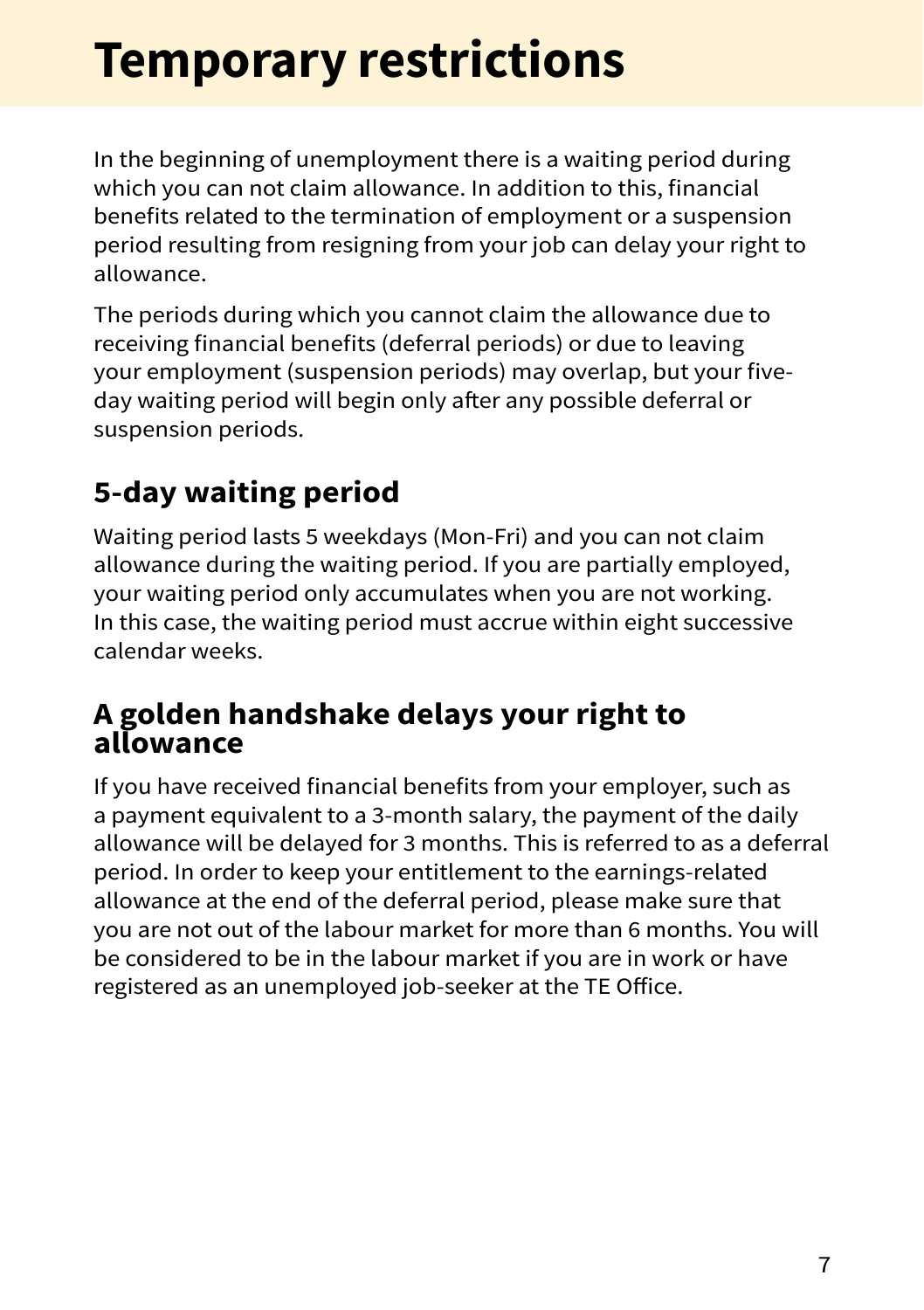## <span id="page-7-0"></span>**The amount of allowance**

You can estimate the amount of your earnings-related allowance by using the table included at the end of this Guide or by using the allowance calculator at www.tyj.fi.

### **Basic component, earnings-related component and possible bonuses**

The basic component of the earnings allowance is EUR 33.66 per day and EUR 724 per month. This part of the daily allowance does not depend on your pre-unemployment wages and the full daily allowance is always at least equal to the basic component.

The earnings-related component, the amount of which depends on your wages, is then added to the basic component. The earningsrelated component is 45 per cent of the difference between your daily wage and the basic component. If your monthly salary is more than EUR 3,198, the earnings-related component is 20% of the excess.

If you have children under the age of 18, you can get a child increase. The childcare increase is EUR 5.28 for one child, EUR 7.76 for two children, and EUR 10 for three or more children.

If you participate in a service promoting employment, you can also get an increased allowance. The increased earnings-related component is 55 per cent of the difference between your daily pay and the basic component. If your monthly salary is more than EUR 3,198, the earnings-related component is 25% of the excess.

### **The allowance is calculated on the basis of six months' salary**

The amount of earnings-related daily allowance is calculated on the basis of your pre-unemployment salary. Wages are taken into consideration for at least 6 months. As a rule, wages are only taken into account for those weeks in which you have worked for at least 18 hours. Holiday compensation is not included in the salary.

The salary on which the daily allowance is based does not correspond fully to your gross salary, as a percentage reduction based on social security contributions is made. In 2020 the deduction is 4.14%.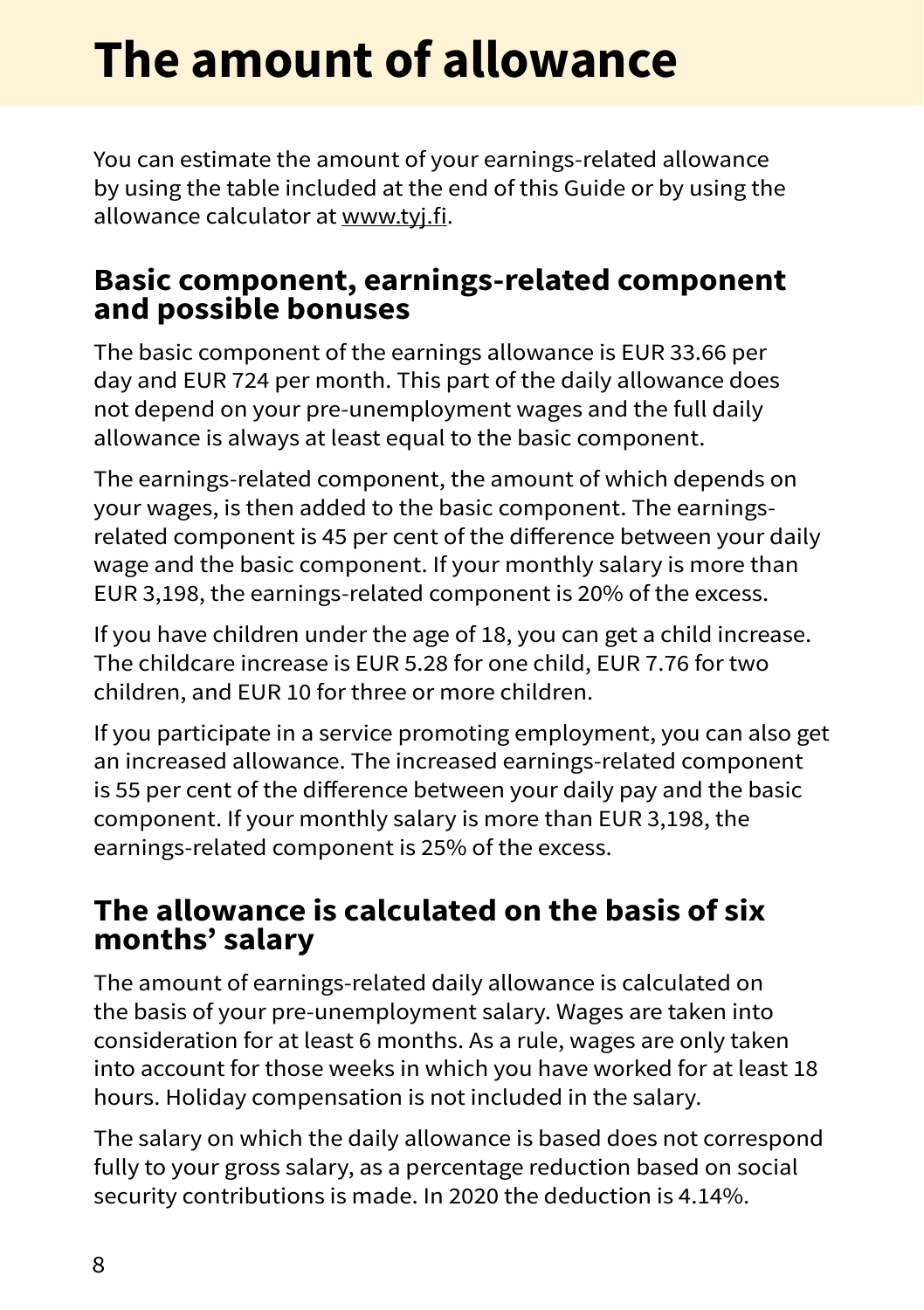## **Minimum and maximum**

The full earnings-related allowance can be no more than 90% of the daily pay on which the daily allowance is based. If you receive an increased earnings-related daily allowance, it can not exceed the salary on which the daily allowance is based.

In any case, the earnings-related allowance cannot be lower than the basic unemployment allowance, including any childcare contribution.

## **Recalculation of the allowance**

If you work for 26 weeks (6 months) for a minimum of 18 hours a week, the maximum payment period of the earnings-related allowance starts again from the beginning and the level of the daily allowance is recalculated. The five-day waiting period also starts again.

The new daily allowance level is calculated even if there were unpaid days in the previous daily allowance period.

If you are in part-time work, recalculating the daily allowance can lead to a reduction in the amount paid. However, the level of the daily allowance is protected by the following factors:

- The earnings-related daily allowance is calculated and the waiting period occurs no more than once a year.
- The daily allowance can may only be reduced by 20% at a time if there are unpaid days in the previous daily allowance period.

A few other payment protection factors apply to older adults. The salary on which the daily allowance is based will not be recalculated unless the salary has increased in the case of persons aged 58 years or older. Furthermore, when the maximum payment period starts again from scratch on the basis of starting a job or using a service provided on the basis of the employability enhancing obligation, the salary on which the daily allowance is based is not normally recalculated.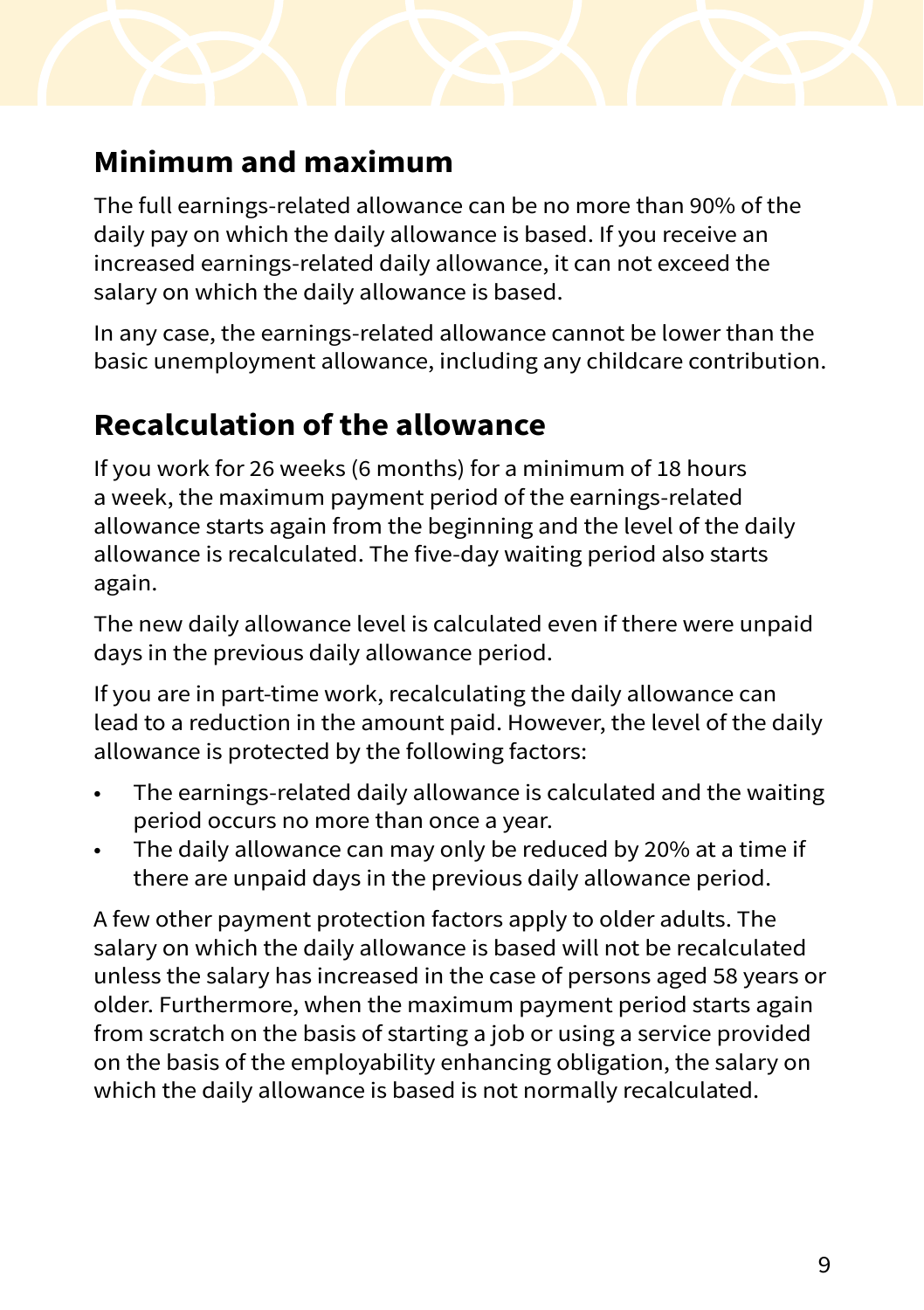## <span id="page-9-0"></span>**Maximum payment period**

The maximum payment period depends on the length of your employment history and on you age:

| <b>Employment history</b>                    | Age                  | <b>Maximum payment</b><br>period |
|----------------------------------------------|----------------------|----------------------------------|
| Max. 3 years                                 |                      | 300 days (14 months)             |
| Over 3 years                                 |                      | 400 days (18 months)             |
| At least 5 years during the<br>last 20 years | At least 58<br>years | 500 days (23 months)             |

The maximum payment period starts over when you fulfil the 26-week employment condition again. Employment and age requirements, that determine the length of the maximum payment period, are examined at the beginning of each maximum payment period.

If you are unemployed after the maximum payment period, you can claim labour market subsidy from the Social Insurance Institution of Finland (Kela).

## **Additional days**

Earnings-related allowance can be paid after the maximum period as so called additional days if you have reached a certain age before the maximum payment period runs out.

The required age depends on the year of your birth. It is:

- 59, if you are born between 1950 and 1954.
- 60, you are born between 1955 and 1956.
- 61, if you are born between 1957 and 1960.
- 62 if you are born in the year 1961 or after.

You are also required to have worked for at least 5 years in the last 20 years.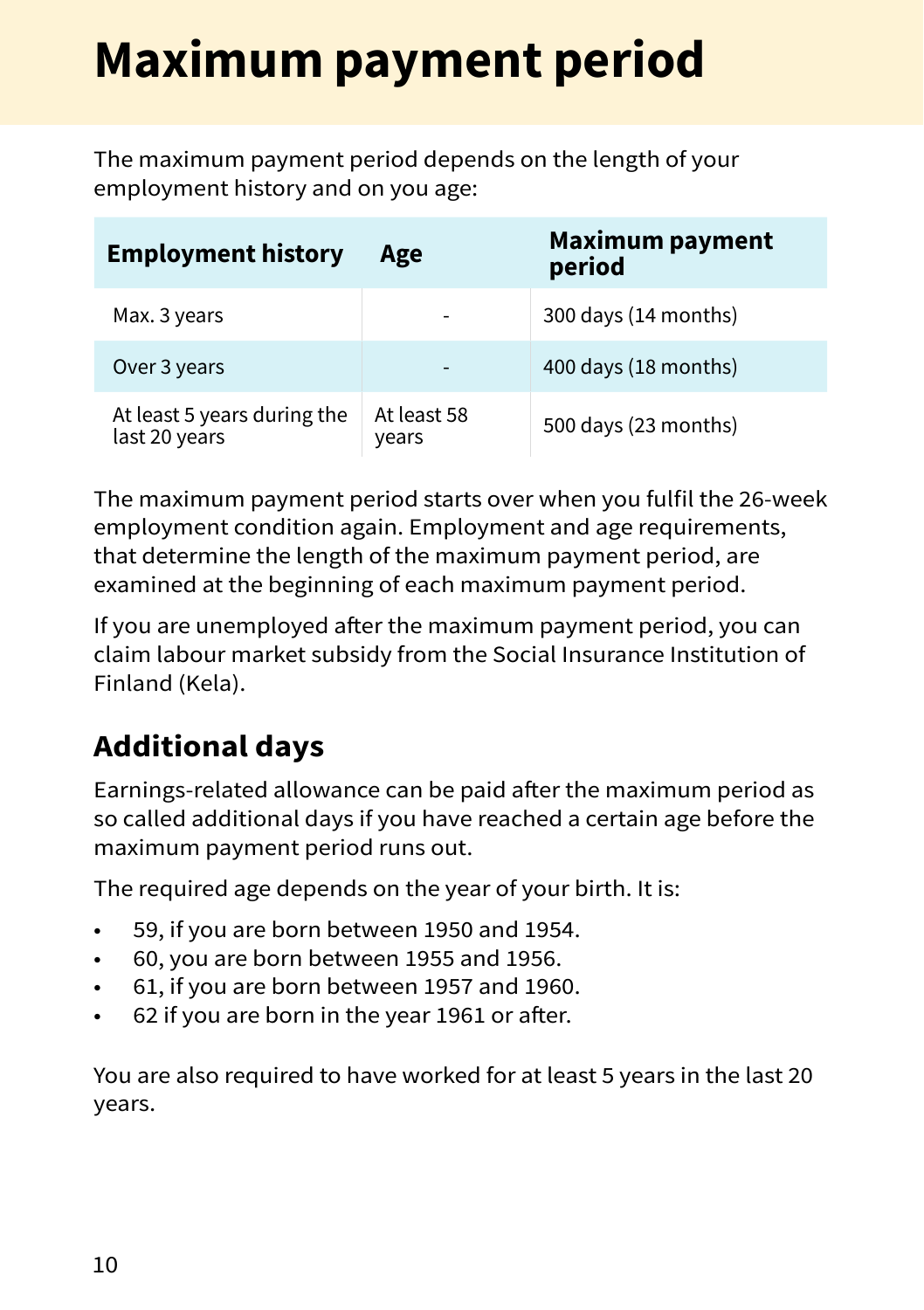## <span id="page-10-0"></span>**Working on the allowance**

You can do part-time work, gig work or start a small-scale business while receiving unemployment allowance. Small-scale work is worthwhile, as it allows you to:

- Increase your earnings
- Extend the maximum payment period of the daily allowance
- Accumulate new working weeks and leads to the maximum payment period for the daily allowance resetting.

A salary or income from a business of less than EUR 300 per month does not affect the daily allowance. Half of any income exceeding EUR 300 will reduce the daily allowance. For example, a salary income of 500 EUR will reduce the daily allowance by EUR 100. The salary affects your allowance in the same period the salary is paid.

You can estimate how your salary will affect the daily allowance using the allowance calculator at www.tyj.fi.

Receiving allowance during work is possible, when you

- have a part-time job (working hours max. 80 %)
- have a full-time job that lasts for no more than two weeks (gig job)
- are part-time self-empoyed.

Allowance is not paid during full-time work that lasts for more than 2 weeks. In this case, you will receive the full daily allowance until you start work and after its eventual termination.

## **If you have found a part-time or gig job**

Report your working hours in your application to the unemployment fund. Remember to also inform the TE Office about your work.

If you get paid for the job in the following month, the job will not affect your daily allowance before the salary payment.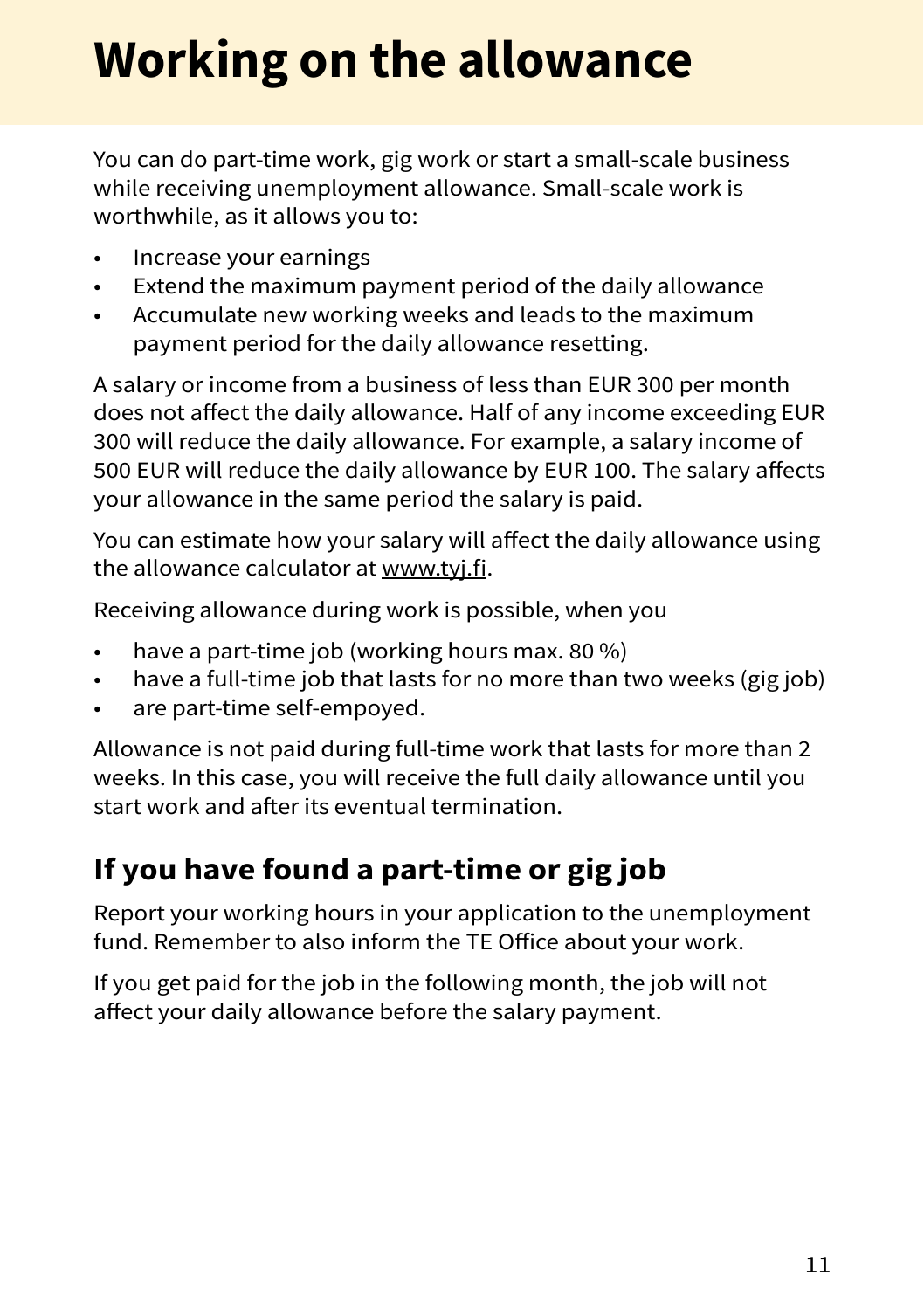# **Having a small-scale business**

Having a small-scale business affects the daily allowance in the same way as part-time work. The TE Office will evaluate how extensive your business activity is and decides whether it is sufficiently small to allow payment of the earnings-related allowance. In general, a business that has been practiced alongside full-time employment for 6 months does not prevent payment of the daily allowance.

If a business is started while being unemployed, it is automatically considered small-scale for the first 4 months. This means that, other than in relation to your income, the first 4 months of business activity do not affect your daily allowance. After 4 months, the TE Office will check to see if this business activity is small-scale enough for you to still receive unemployment benefits. You can only start your business in this way once within the maximum payment period of the earningsrelated allowance. In the future, the scale of the business will be checked immediately.

If your business activity lasts for no longer than two weeks, the scale of the business will not be evaluated at all. You can have any number of periods of business activity lasting up to 2 weeks during the maximum payment period.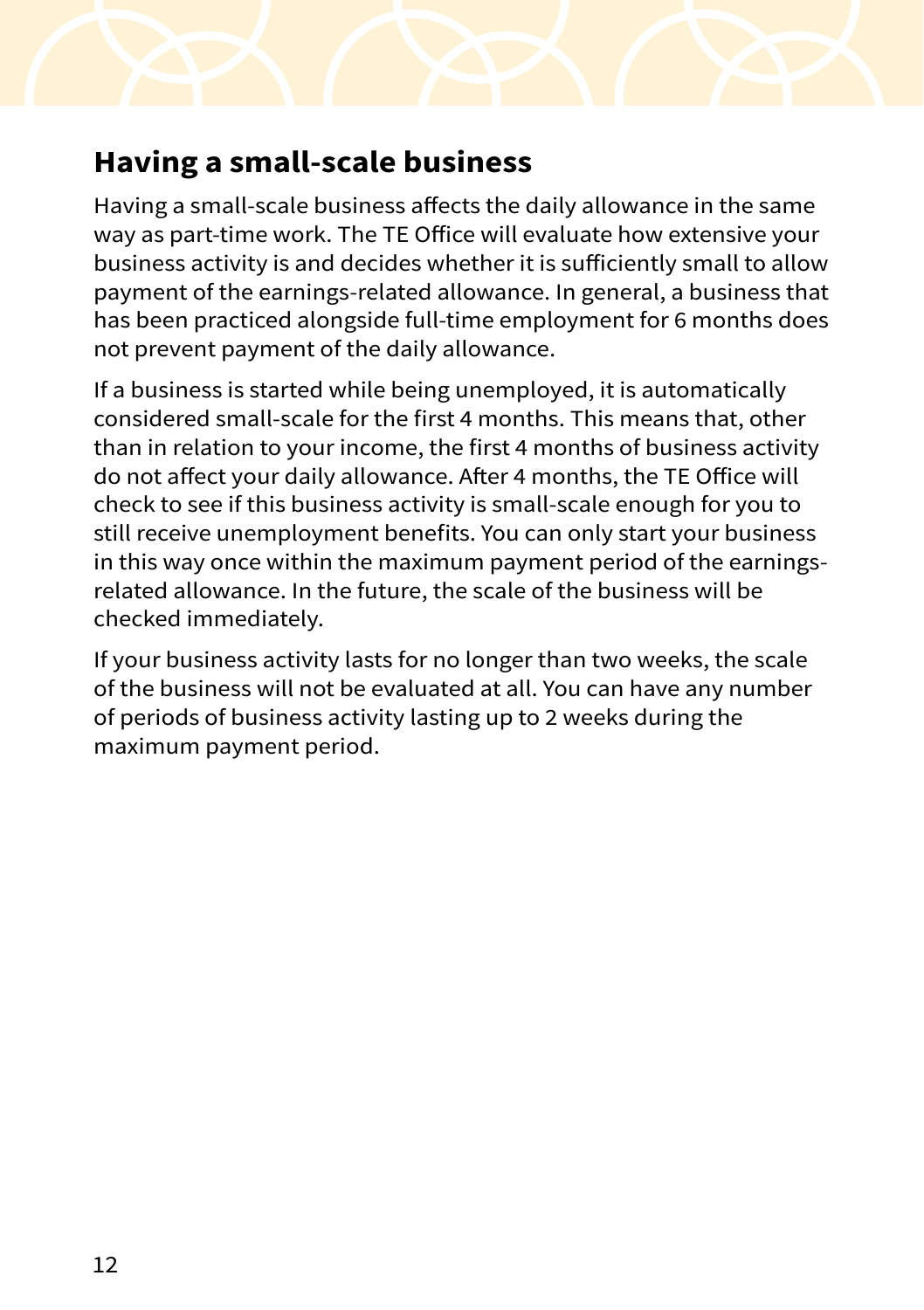## <span id="page-12-0"></span>**Temporary lay-offs**

During a temporary lay-off, work and salary payments are interrupted until a certain date or for certain days or hours.

- If you have been temporarily laid-off until a certain date, you will receive a full earnings-related allowance.
- If your working days have been reduced due to a temporary layoff, you will receive a full earnings-related allowance for the days in which you are laid-off.
- If your working hours have been reduced due to a temporary layoff, your daily allowance is calculated in the same way as when you were working part-time (see Working on the allowance).

Earnings-related allowance can be paid during a lay-off if your working hours do not exceed 80% of the maximum working hours in your industry. During lay-offs working hours are calculated per calendar week. This means that if your working hours exceed the 80% limit during a calendar week, you can not receive allowance for that week.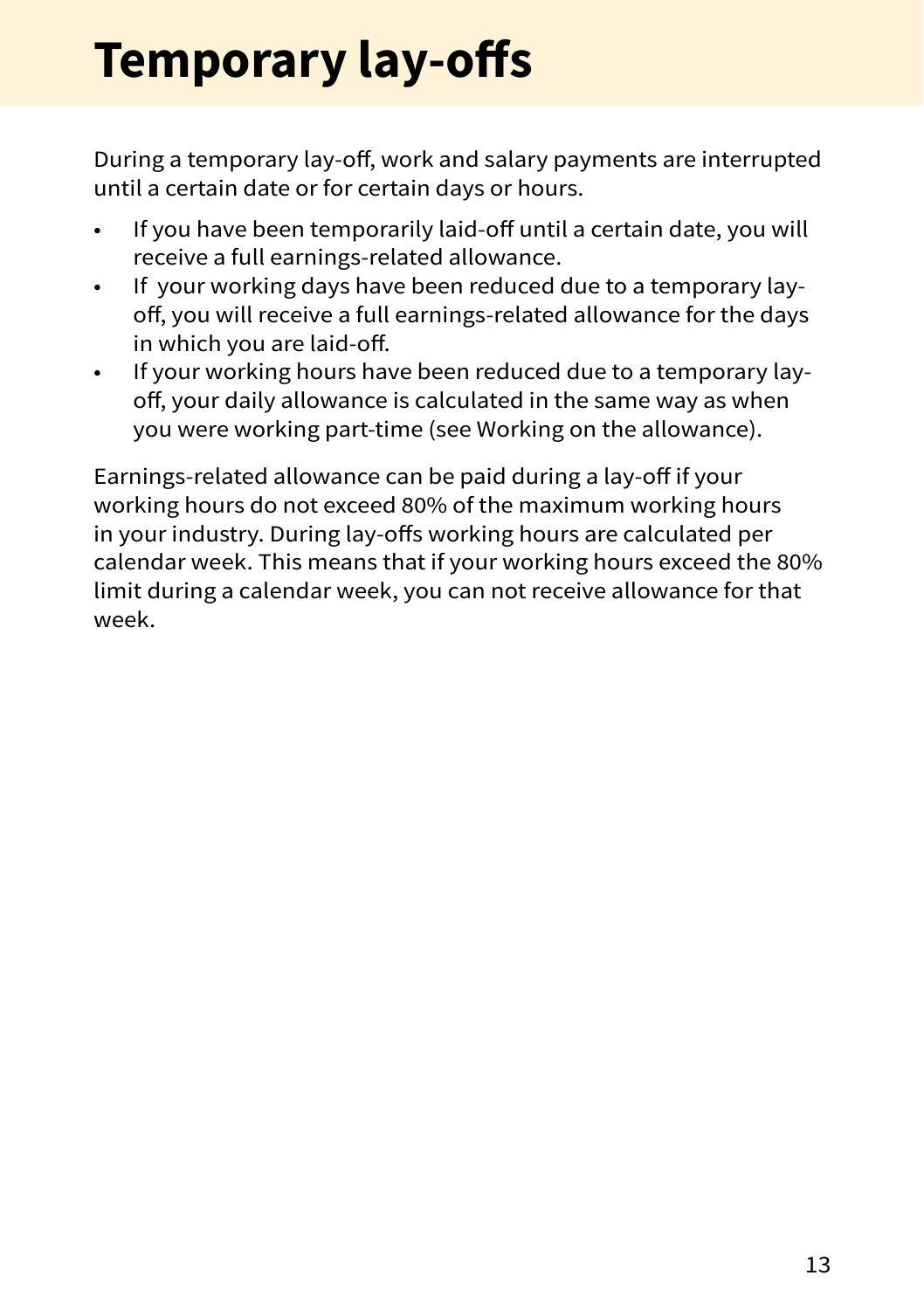## <span id="page-13-0"></span>**Services promoting employment**

If you take part in a service promoting employment arranged by the TE Office, you will receive a higher rate of allowance during the service. In addition you can receive an expense allowance of EUR 9 per day during the services apart from self-directed study.

You can claim unemployment benefits during an employment promotion measure regardless of a waiting or suspension period.

Employment promotion measures include training in job seeking, career training, work trials, labour market training, self-directed study and rehabilitative work.

For more information on the employment promotion measures and how to apply, contact any TE Office or visit www.te-palvelut.fi.

## **Other studies**

You can study part-time or short-term while receiving earnings-related allowance. In these cases your studies will not affect your eligibility for allowance or the amount of allowance. Part-time studies mean studies that do not prevent you from accepting full-time work. Shortterm studies mean studies that last for no more than six months.

You can not claim allowance while studying full-time, unless the studies are self-directed studies agreed upon with the TE office.

TE office will examine whether your studies effect your allowance. For more information, contact any TE Office or visit www.te-palvelut.fi.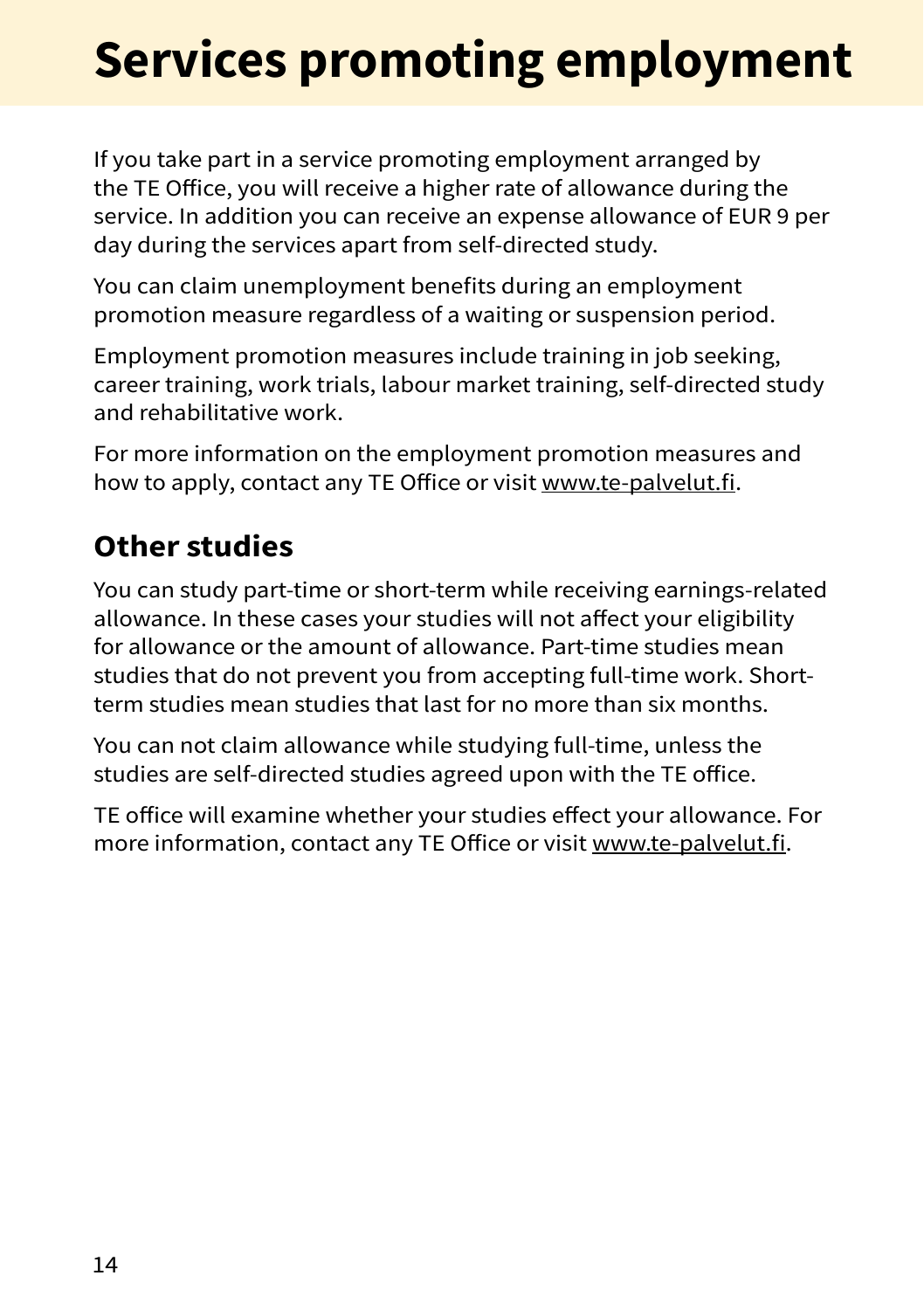## <span id="page-14-0"></span>**Social benefits**

Social benefits may affect the benefits paid by the unemployment funds.

Benefits that prevent the payment of earnings-related allowance include several pensions, full or partial sickness allowance, maternal, paternal or parental allowance, and rehabilitation allowance.

Benefits that reduce the amount of earnings-related allowance include among others partial disability pension, child home care allowance and partial care allowance. Benefits are taken into account in gross amount without deduction of taxes.

Benefits that do not affect the payment of earnings-related allowance include child benefit, housing allowance, social assistance, and disability benefits.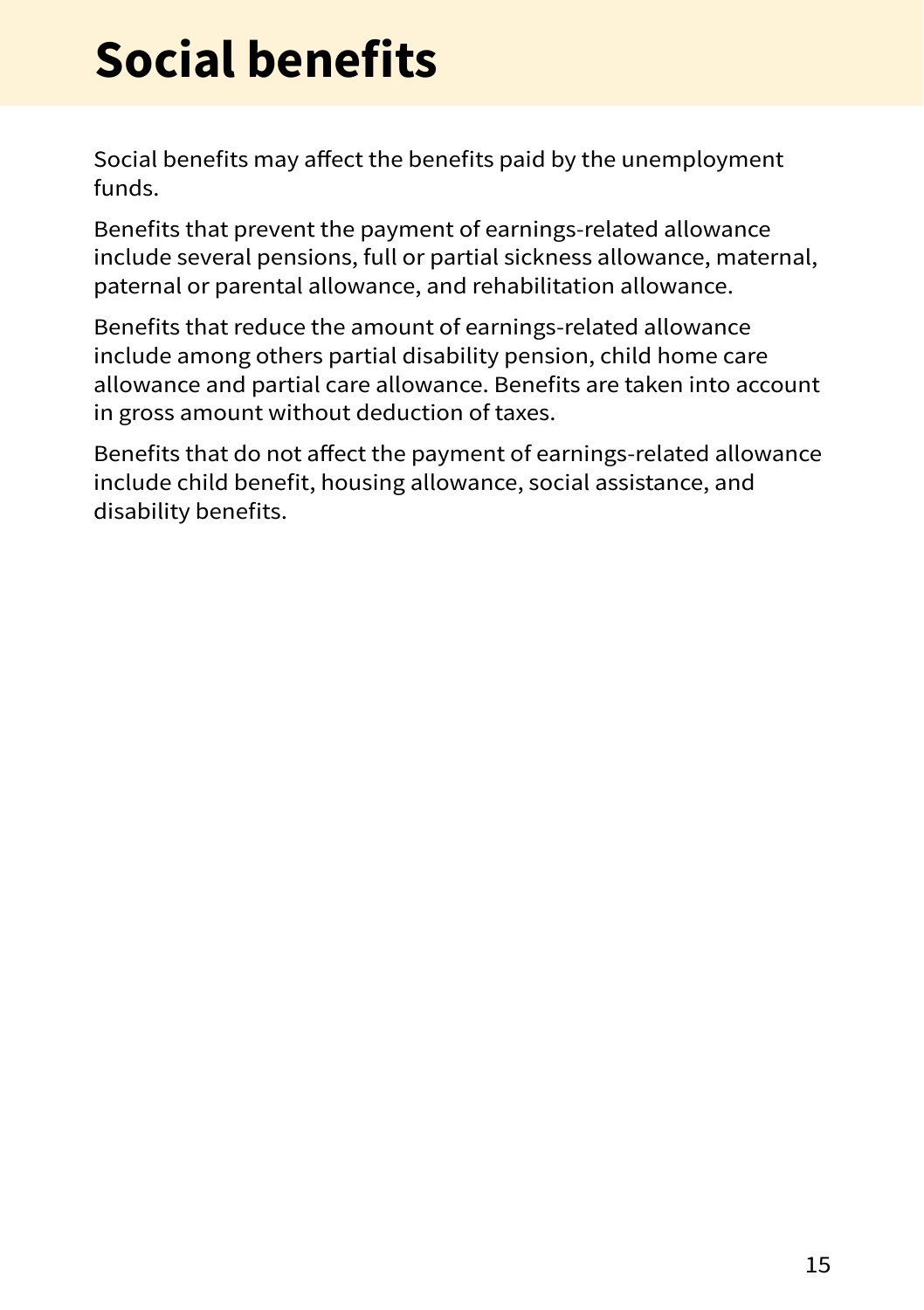## <span id="page-15-0"></span>**Allowance for the self-employed**

Entrepreneurs can accumulate the right to the earnings-related allowance by joining an unemployment fund for entrepreneurs. An entrepreneur's earnings-related allowance can be paid if

- you have ceased the business activity or you no longer work in the company;
- you seek full-time employment and have registered as an unemployed job seeker with the TE Office;
- you are a member of an unemployment fund;
- you have been working for at least 15 months as an entrepreneur during this membership.

The TE Office will examine when your full-time self-employment has ended.

To satisfy the employment condition, you must have been selfemployed for at least 15 months during your membership of an entrepreneurs' unemployment fund and your self-employment must have been of a substantial nature. In the year 2020, in order for your self-employment to be considered of a substantial nature, you must have taken out pension insurance (YEL; MYEL or TyEL) for yourself for an annual income of at least 13,076 euro.

Self-employment periods of at least four months meet the employment condition. The employment condition must be met during a period of 48 months preceding your period of unemployment.

## **The amount and duration of allowance**

As with employees, earnings-related allowance for the self-employed consists of a basic component, which equals the basic unemployment allowance, an earnings-related component, and a possible child increase. The earnings-related component is determined on the basis of your earned income which you have chosen as the basis of your unemployment insurance as a self-employed person. Your membership fee is also determined on the basis of this chosen earned income.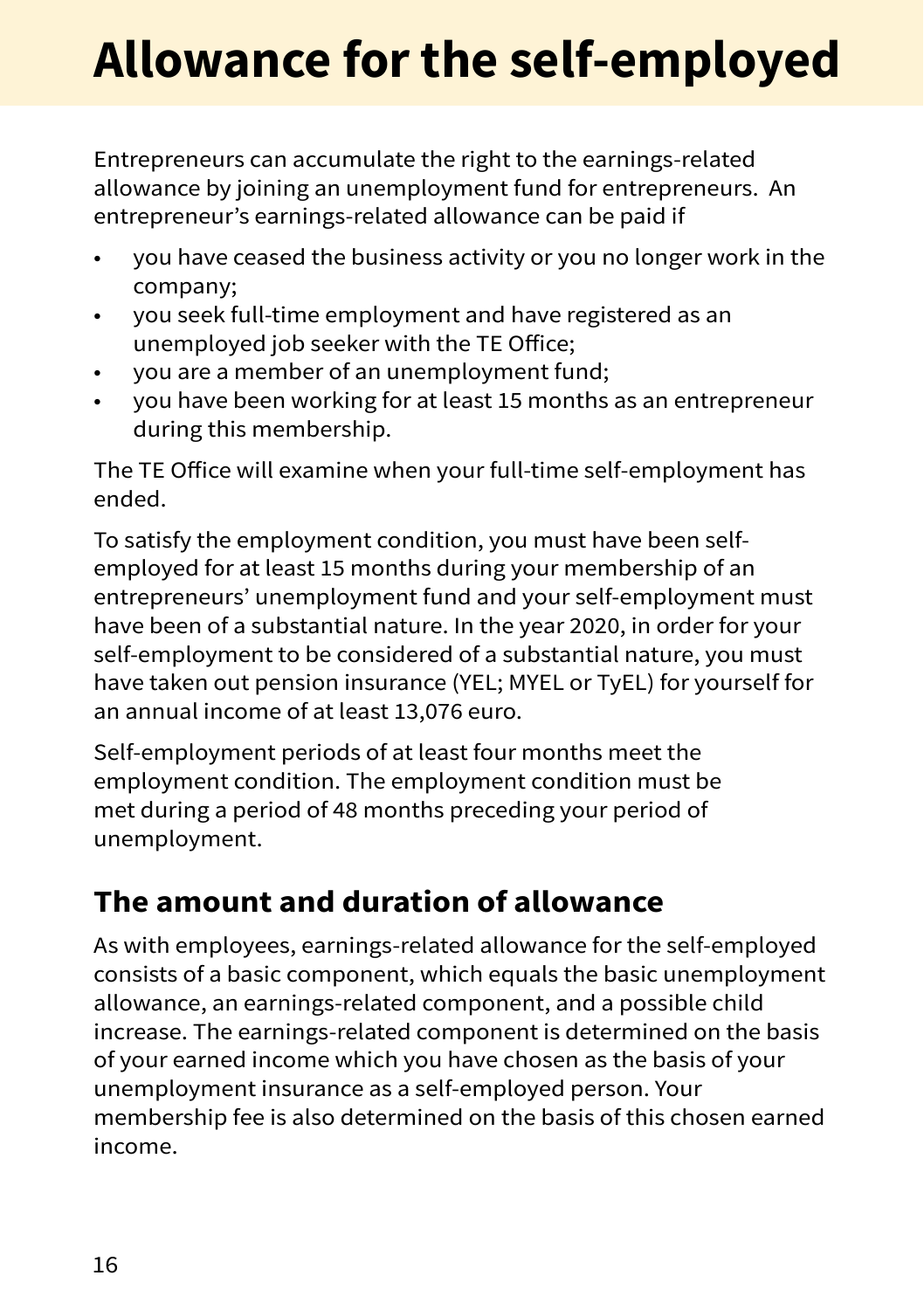

| Income/Year | <b>Allowance/Month</b> |
|-------------|------------------------|
| 14 000 €    | 923 $\epsilon$         |
| 20 000 €    | 1148€                  |
| 30 000 €    | 1523€                  |
| 40 000 €    | 1864€                  |
| 50 000 €    | 2031€                  |

Earnings-related allowance for the self-employed is payable for a maximum of 300-500 days, as with employees. However, the selfemployed are not entitled to the extended allowance period in the same way employees are.

### **Changing between self-employment and employment**

When you change from an employee to self-employed, you may be paid an earnings-related allowance during unemployment based on you fulfilling the employment condition as an employee, if it is less than 18 months since you started your business activity and if you do not yet satisfy the employment condition as self-employed. For the 18 months, you can remain a member of an employees' unemployment fund or transfer to an entrepreneurs' unemployment fund. Please note that the employment condition of the self-employed can not be fulfilled during membership in an employees' unemployment fund.

When you change from self-employed to an employee, you may be paid an earnings-related allowance during unemployment based on you fulfilling the employment condition as self-employed if you do not yet satisfy the employment condition as an employee. At the start of your employment, you can remain a member of an entrepreneurs' unemployment fund or transfer to an employees' unemployment fund. However, employee's employment condition can not be fulfilled during membership in an entrepreneurs' unemployment fund.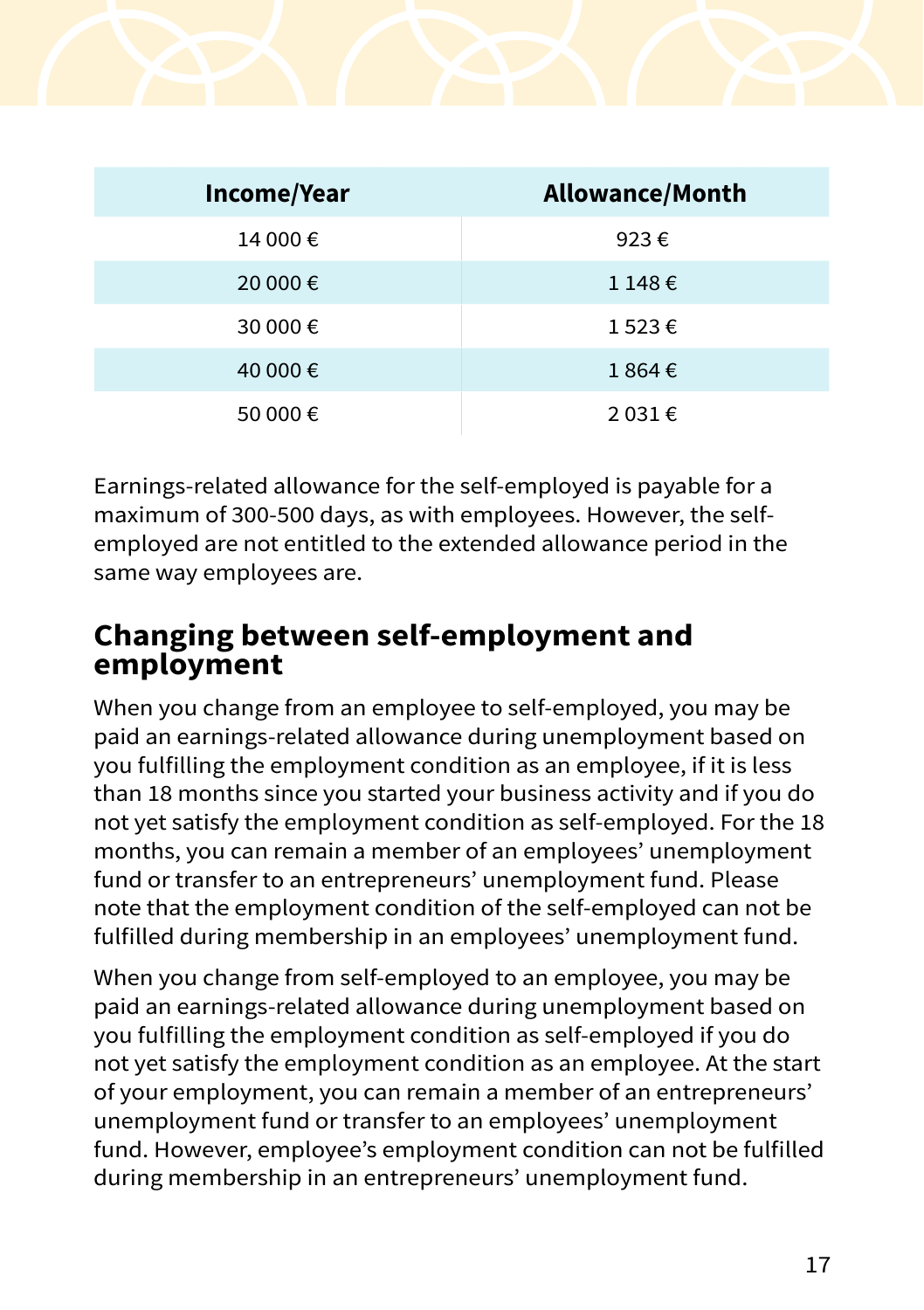## <span id="page-17-0"></span>**Claiming allowance**

If you become unemployed, do the following

- 1. As soon as you become unemployment, register as a job-seeker via the TE Office's online service. Registration is valid immediately, but cannot be applied retrospectively to, for example, the previous day. Earnings-related allowance can only be paid during days in which you are registered at the TE Office.
- 2. After two weeks, complete the daily allowance application in your own unemployment fund's online service.

After the initial application, continue to claim daily allowance in fourweekly/monthly cycles.

The easiest way to start your job search and to apply for unemployment allowance is to use online services. You can find links to funds' websites and e-services from www.tyi.fi under Funds' contact infromation.

You will usually be asked to include the following attachments with your application

- A copy of the notice of termination of employment contract or notice of lay-off;
- A copy of the employment contract.

Depending on your personal circumstances, your claim may have to include:

- A pay certificate, if the necessary information to calculate your allowance have not been registered at the Income Register;
- The decision on social benefit payments if you claim pension, maternity, paternity or parental allowance, child home care allowance, or some other benefit.

The easiest way to add paper attachments to an e-application is by taking a picture of them.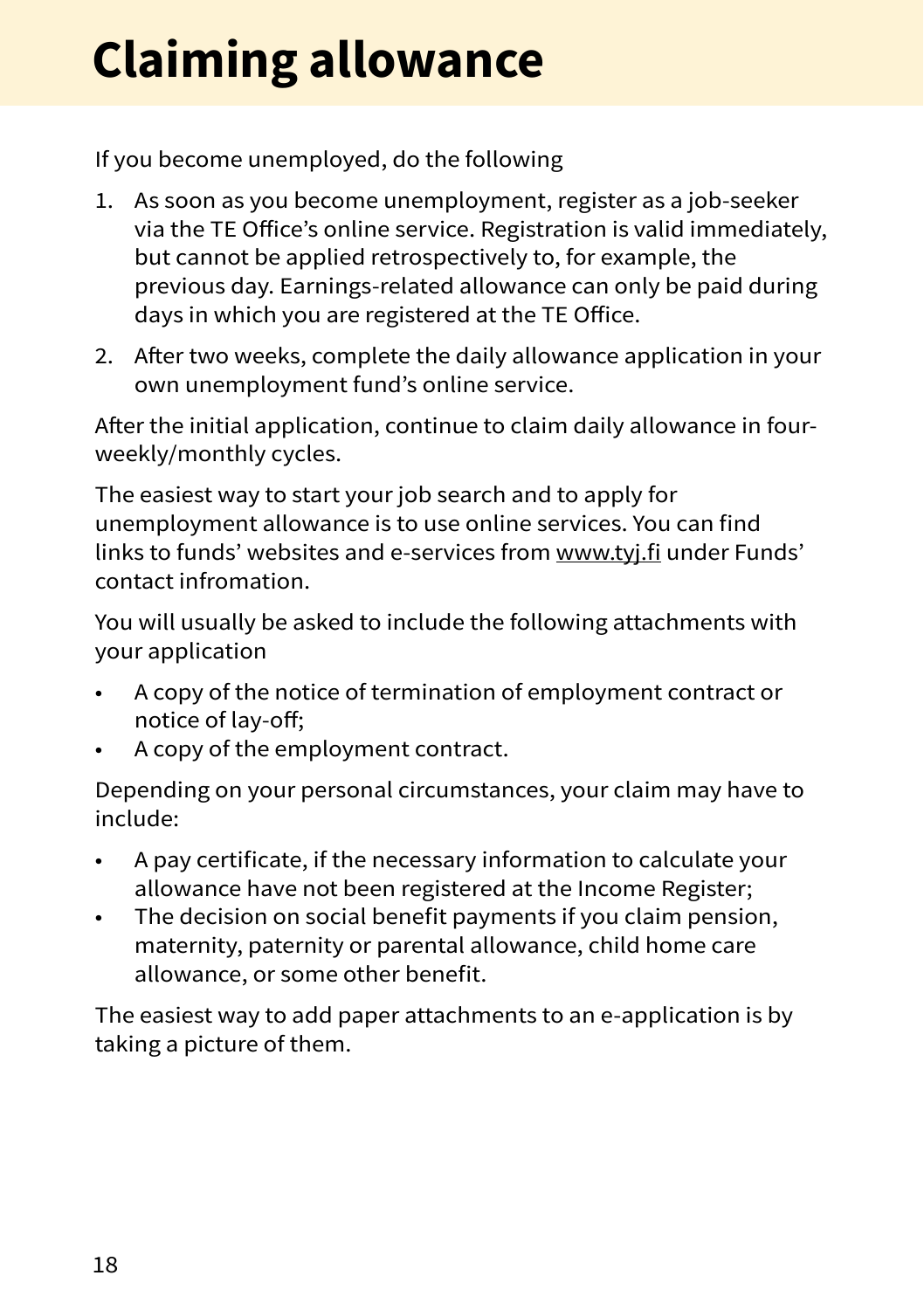

The unemployment fund will receive tax information directly from the tax authorities. Tax rate given for wages is increased to at least 25 % when used to pay out earnings-related allowance. However, you can get a tax card from the tax office for benefits and send it to your unempoyment fund in which case your earnings-related allowance is taxed at the rate indicated in your tax card with no minimum rate.

You can get further information on applying for allowance from your own fund.

Remember to apply for the earnings-related allowance within three months of the first day of the period you are claiming for.

## **Appealable decisions**

After your first claim has been processed, your unemployment fund will send you a decicion on the basis of allowance.

If you do not agree with the decision, you can appeal to The Social Security Appeal Board in accordance with the instructions attached to the decision. Forward your appeal to your unemployment fund within 30 days of the receipt of the decision.

You can appeal the Board's decision to the Insurance Court.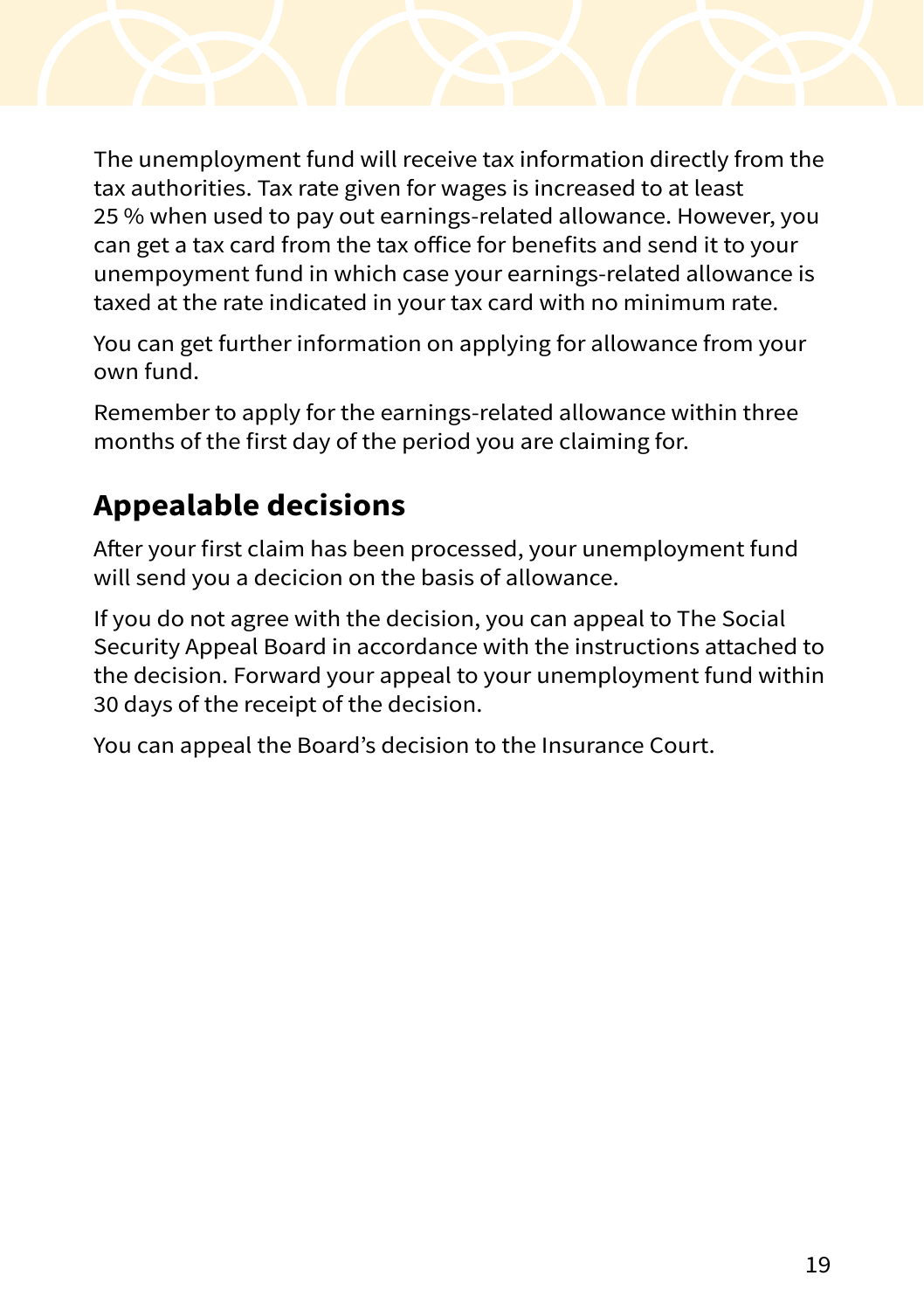## <span id="page-19-0"></span>**Mobility allowance**

Mobility allowance covers expenses caused by travelling to work or moving, when you are unemployed and take a job far away from where you currently live.

You can claim mobility allowance before the commencement of actual employment if you start training related to an employment relationship that will last at least two months.

You can claim mobility allowance, if:

- travelling to work or training and back at the beginning of the employment or training (or when you agree on the job if you move to another town because of it) takes more than three hours per day in the case of full-time employment or more than two hours in the case of part-time employment;
- you are entitled to unemployment allowance immediately before the employment begins;
- the length of your employment is at least two months.

Mobility allowance equals the basic unemployment allowance and is paid for no more than five days a week. The 2020 mobility allowance for full-time work without increases is about EUR 724. In addition, a child increase and increased component on the basis of the length of the journey can be sought for the allowance.

Liikkuvuusavustuksen maksamisen kesto riippuu työn kestosta seuraavasti:

| Length of employment | Max. payment period |
|----------------------|---------------------|
| 2 months             | 1 month             |
| 3 months             | 1,5 months          |
| 4 months             | 2 months            |

Apply for mobility allowance from your own unemployment fund.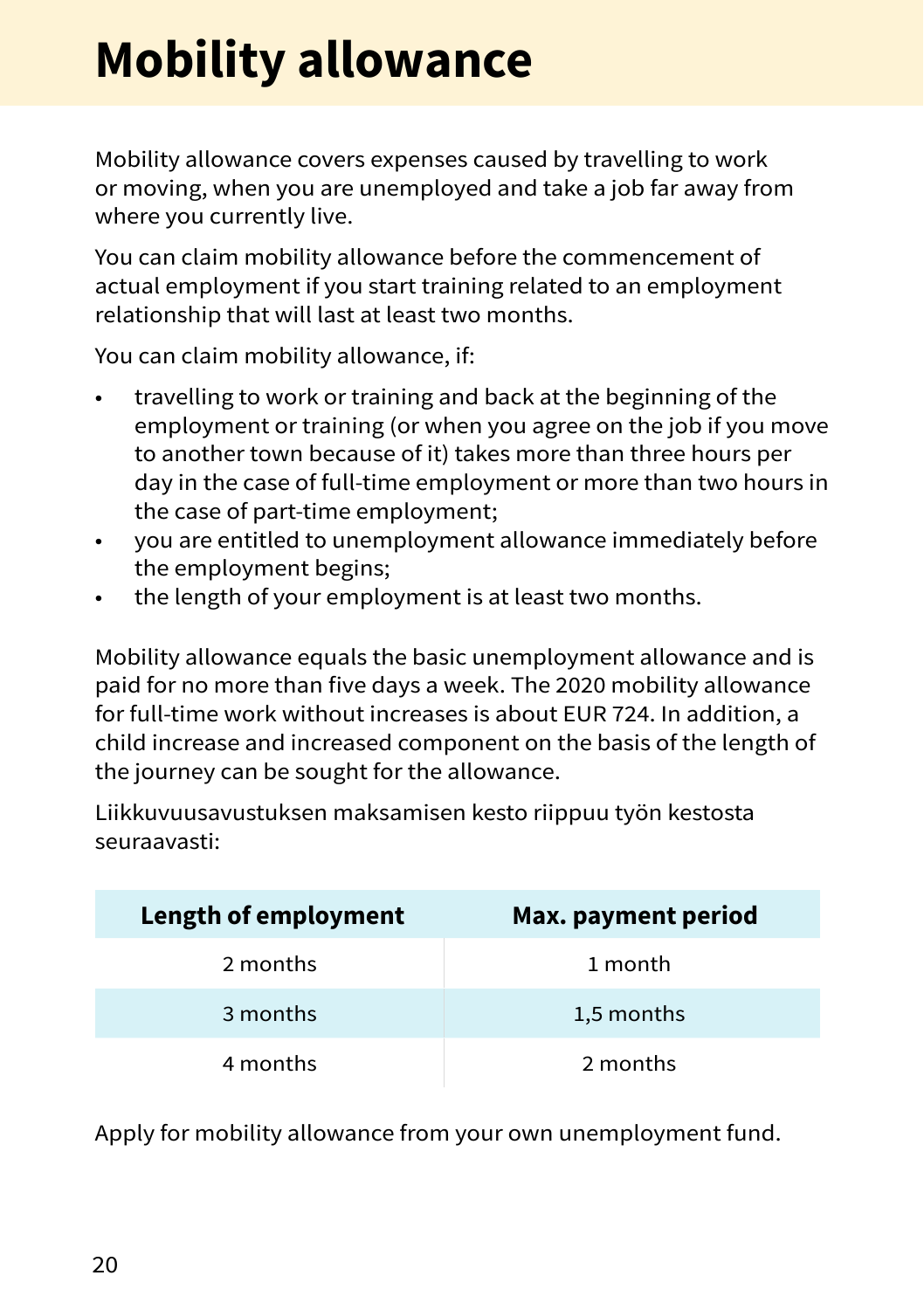## <span id="page-20-0"></span>**Job alternation compensation**

You can take job alternation leave if:

- you have been working full-time (more than 75 per cent of the maximum working hours agreed for the sector);
- you have agreed with your employer to take job alternation leave;
- your employer will hire a person registered as an unemployed job seeker with the TE Office for the duration of your leave your employment with the same employer has continued without interruption for at least 13 months before your leave begins, and;
- you have accrued at least 20 years of employment history before your leave begins.

If you are unsure about meeting the condition regarding employment history, contact your unemployment fund. If you have questions about the other requirements for taking job alternation leave, contact a TE Office.

## **Length of job alternation leave**

Job alternation leave may last 100–180 calendar days. Job alternation leave cannot be divided into shorter periods.

## **Amount of job alternation compensation**

The full amount of the job alternation compensation is 70 per cent of the earnings-related allowance you would be entitled to during a period of unemployment. Earned income for the minimum of 52 weeks preceding the job alternation leave is taken into consideration when calculating the earnings-related allowance on which the compensation is based.

Apply for alternation compenstation from your own unemployment fund.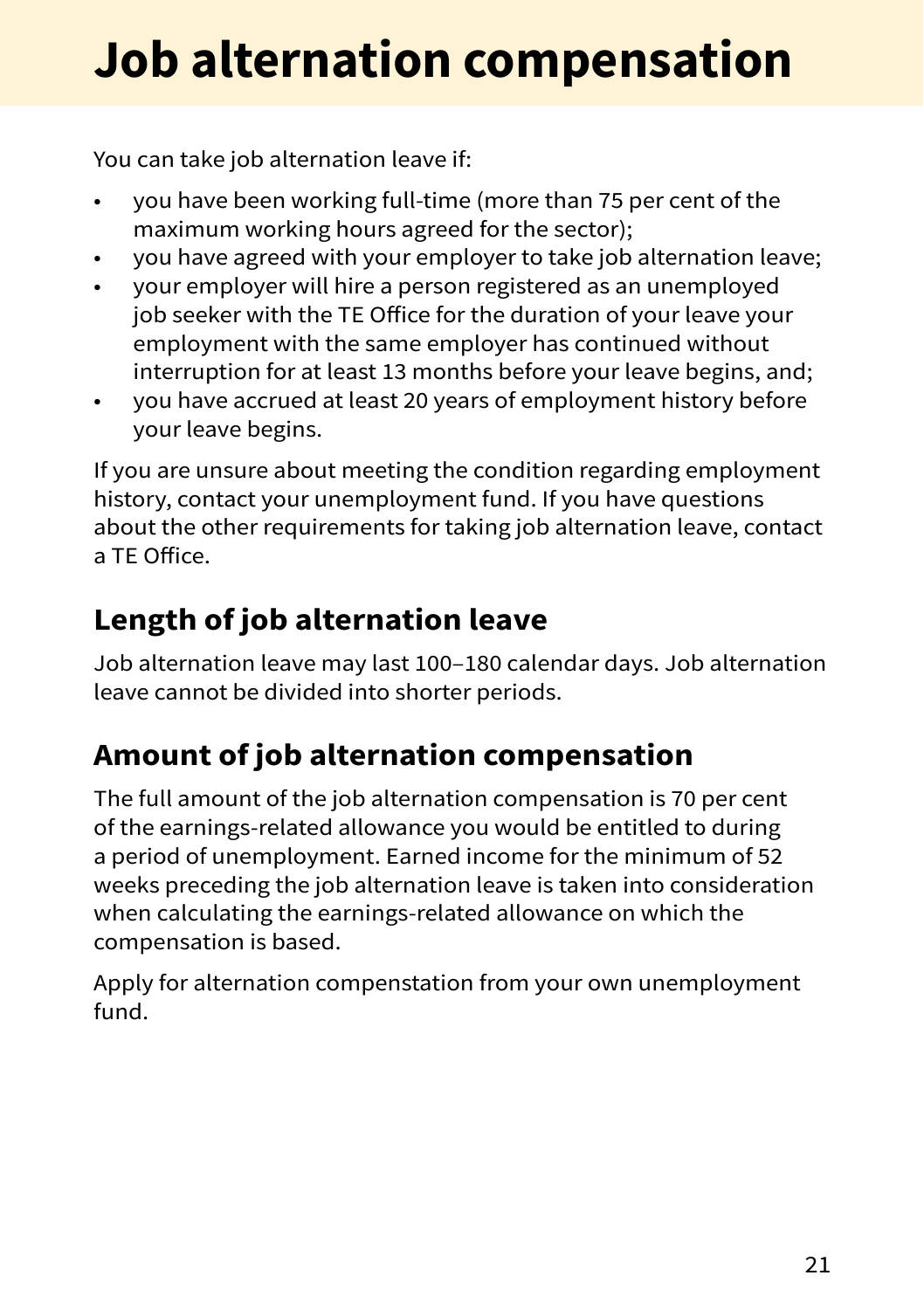## <span id="page-21-0"></span>**Contact information**

#### **Erityisalojen Toimihenkilöiden tk - Unemployment Fund for Special Service and Clerical Employees**

Asemamiehenkatu 4, 00520 HELSINKI tel. 09 6132 3224 **[www.erto.fi/palvelut/tyottomyyskassa](http://www.erto.fi/palvelut/tyottomyyskassa)**

#### **Erityiskoulutettujen tk Erko - Unemployment Fund for Higher Educated Employees Erko**

Asemamiehenkatu 2, 00520 HELSINKI tel. 09 7206 4343 **[www.erko.fi](http://www.erko.fi )**

### **JATTK-työttömyyskassa - JATTK Unemployment Fund**

Opastinsilta 8 B, 00520 HELSINKI tel. 09 7206 820 **[www.jattk.fi](http://www.jattk.fi )**

#### **Julkis- ja yksityisalojen tk - Unemployment Fund for Public and Private Sector Employees**

Asemamiehenkatu 4, 00520 HELSINKI tel. 020 690 069 **[www.jytk.fi](http://www.jytk.fi )**

### **Julkisten ja hyvinvointialojen tk - The Public and Welfare Sectors' Unemployment Fund**

PL 100, 00531 HELSINKI tel. 010 190 300 **[tyottomyyskassa.jhl.fi](http://tyottomyyskassa.jhl.fi )**

### **[Korkeasti koulutettujen tk KOKO](http://tyottomyyskassa.jhl.fi )  [- The Unemployment fund for](http://tyottomyyskassa.jhl.fi )  [highly educated KOKO](http://tyottomyyskassa.jhl.fi )**

[Ratavartijankatu 2, 00520 HELSINKI](http://tyottomyyskassa.jhl.fi ) [tel. 09 4763 7600](http://tyottomyyskassa.jhl.fi ) **[kokokassa.fi](http://tyottomyyskassa.jhl.fi )**

### **Kuljetusalan tk - Unemployment Fund of the Finnish Transport Workers' Union**

PL 65, 00531 HELSINKI tel. 09 613 111 **[www.kuljetusalantk.fi](http://www.kuljetusalantk.fi )**

### **Lakimiesten tk - Unemployment Fund for Lawyers**

Uudenmaankatu 4-6 B, 00120 HELSINKI tel. 09 6123 067 **[www.lakimiestentk.fi](http://www.lakimiestentk.fi)**

### **Lääkärien tk - Unemployment Fund for Medical Practitioners**

PL 49, 00501 HELSINKI tel. 09 393 091 **[www.laakarientkassa.fi](http://www.laakarientkassa.fi )**

#### **Myynnin ja markkinoinnin ammattilaisten tk - Unemployment Fund for Sales and Marketing Professionals**

PL 25, 00521 HELSINKI tel. 020 690 422 **[www.mmakassa.fi](http://www.mmakassa.fi)**

#### **Opettajien tk - Teachers' Unemployment Fund**

Pasilankatu 4 B, 00240 HELSINKI tel. 09 2294 4100 **[www.opetk.fi](http://www.opetk.fi )**

#### **Palvelualojen tk - Unemployment Fund of the Service Union United PAM**

PL 93, 00531 HELSINKI tel. 020 690 211 **[www.pam.fi/tyottomyyskassa](http://www.pam.fi/tyottomyyskassa )**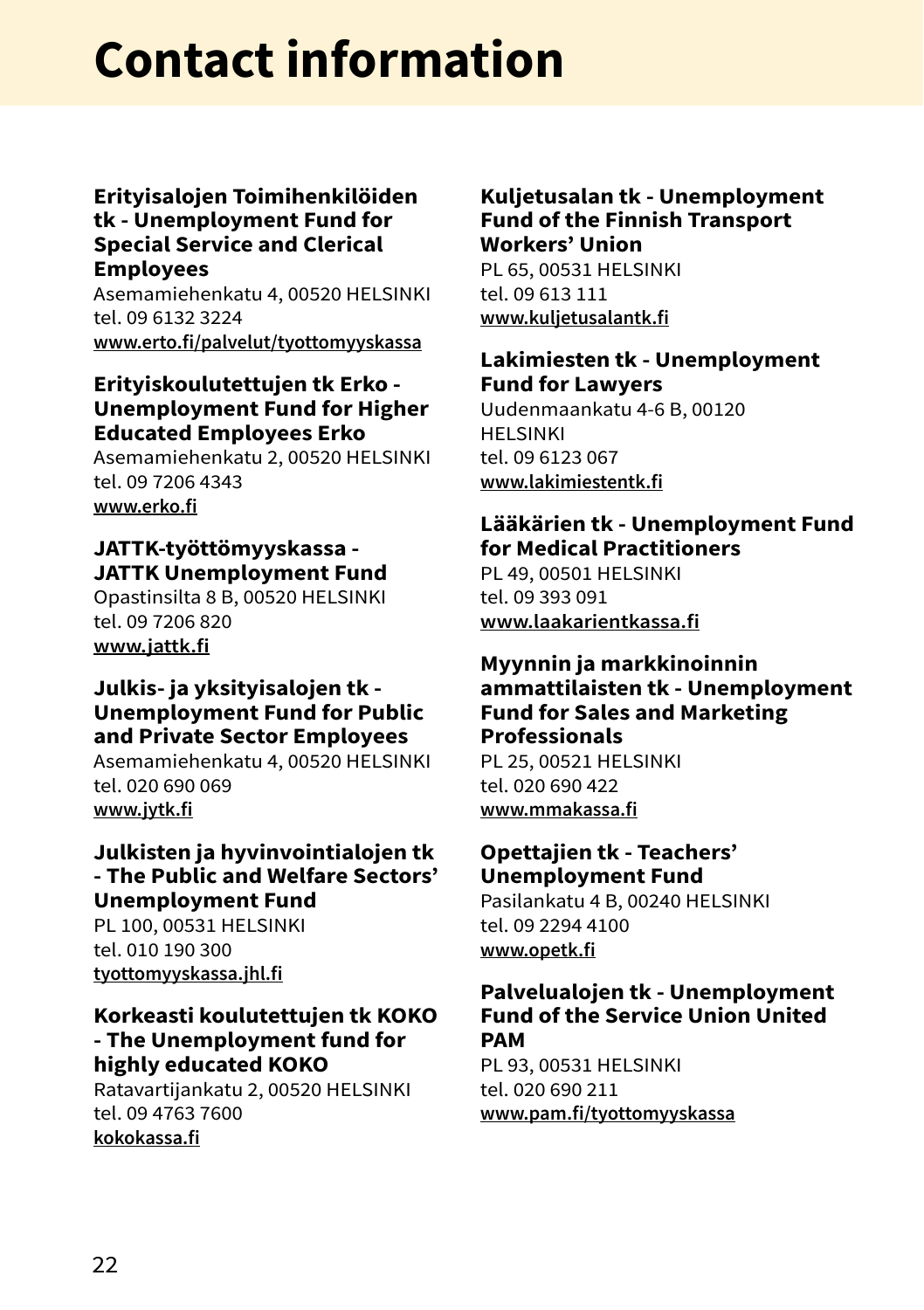

### **Paperityöväen tk - Finnish Paper Workers' Unemployment Fund**

PL 349, 00531 HELSINKI tel. 020 690 429 **[www.paperiliitto.fi/tyottomyyskassa](http://www.paperiliitto.fi/tyottomyyskassa)**

#### **Posti- ja logistiikka-alan tk - Postal and Logistics Employees' Unemployment Fund**

PL 189, 00531 HELSINKI tel. 09 6131 1780 **[www.pautk.fi](http://www.pautk.fi)**

#### **Rakennusalan tk - Unemployment Fund of the Construction sector**  PL 135, 70101 KUOPIO

tel. 020 690 230 **[rakennuskassa.fi](http://rakennuskassa.fi )**

#### **Suomen Elintarviketyöläisten tk - Finnish Food Workers' Unemployment Fund**

Asemamiehenkatu 2, 00520 HELSINKI tel. 040 451 8451 **[www.selry.fi/tyottomyyskassa](http://www.selry.fi/tyottomyyskassa)**

#### **Suomen Yrittäjäin tk - The Unemployment Insurance Fund for Entrepreneurs**

PL 999, 00101 HELSINKI tel. 09 6224 830 **[www.syt.fi](http://www.syt.fi)**

### **Super tk - Super Unemployment Fund**

PL 117, 00521 HELSINKI tel. 09 2727 9377 **[www.supertk.fi](http://www.supertk.fi)**

### **Sähköalojen tk - Unemployment Fund of Finnish Electriacal Workers**

PL 774, 33101 TAMPERE tel. 03 252 0300 **[www.sahkoliitto.fi/tyottomyyskassa](http://www.sahkoliitto.fi/tyottomyyskassa)**

#### **Teollisuuden tk - The Unemployment Fund of Finnish Industrial Workers**

PL 116, 00531 HELSINKI tel. 020 690 455 **[teollisuuskassa.fi](http://teollisuuskassa.fi)**

### **Terveydenhuoltoalan tk - Unemployment Fund for Health and Social Care Professionals**

PL 70, 00060 TEHY tel. 09 5422 7300 **[www.tehytk.fi](http://www.tehytk.fi )**

### **Työttömyyskassa Finka - Unemployment Fund Finka**

Ratavartijankatu 2 B, 00520 HELSINKI tel. 09 868 9400 **[finka.fi](http://finka.fi)**

#### **Työttömyyskassa Pro - Unemployment Fund Pro**

PL 228, 00181 Helsinki tel. 09 1727 3444 **[www.prokassa.fi](http://www.prokassa.fi )**

#### **Työttömyyskassa Statia - Unemployment Fund Statia**

Ratamestarinkatu 11, 00520 HELSINKI tel. 020 7289 780 **[www.statia.fi](http://www.statia.fi)**

#### **Yleinen työttömyyskassa YTK - General Unemployment Fund YTK** PL 100, 32201 LOIMAA

tel. 02 7607 620 **[www.ytk.fi](http://www.ytk.fi )**